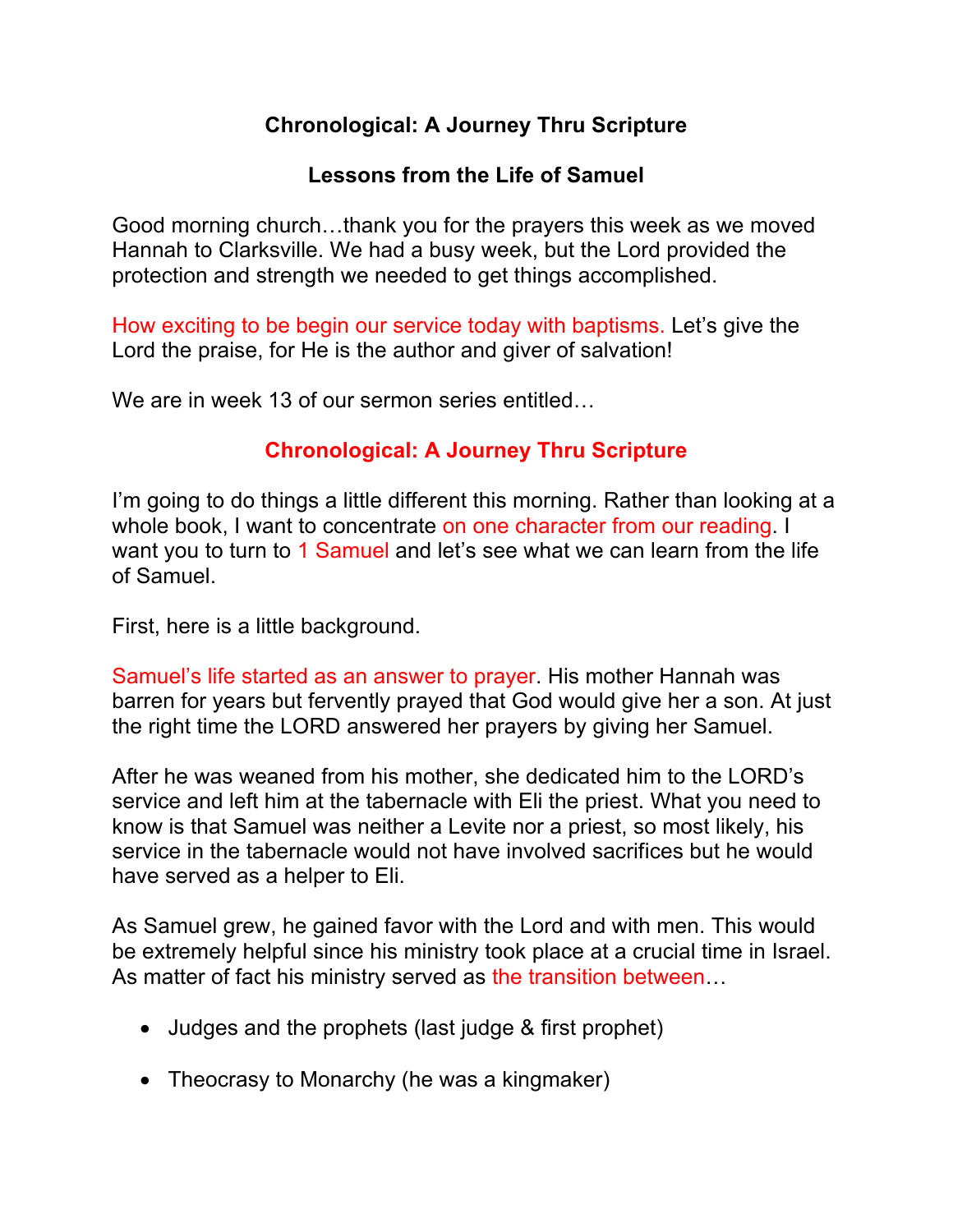Except for Moses, Samuel is considered one of the most important leaders in all of Israel's history. Today I want to drawl three lessons from his life that we can apply to our walk with the Lord.

### **1. God is Speaking are You Listening**

*1 Samuel 3:1–11 (NKJV) — 1 Now the boy Samuel ministered to the Lord before Eli. And the word of the Lord was rare in those days; there was no widespread revelation. 2 And it came to pass at that time, while Eli was lying down in his place, and when his eyes had begun to grow so dim that he could not see, 3 and before the lamp of God went out in the tabernacle of the Lord where the ark of God was, and while Samuel was lying down, 4 that the Lord called Samuel. And he answered, "Here I am!" 5 So he ran to Eli and said, "Here I am, for you called me." And he said, "I did not call; lie down again." And he went and lay down. 6 Then the Lord called yet again, "Samuel!" So, Samuel arose and went to Eli, and said, "Here I am, for you called me." He answered, "I did not call, my son; lie down again." 7 (Now Samuel did not yet know the Lord, nor was the word of the Lord yet revealed to him.) 8 And the Lord called Samuel again the third time. So, he arose and went to Eli, and said, "Here I am, for you did call me." Then Eli perceived that the Lord had called the boy. 9 Therefore Eli said to Samuel, "Go, lie down; and it shall be, if He calls you, that you must say, 'Speak, Lord, for Your servant hears.'" So, Samuel went and lay down in his place. 10 Now the Lord came and stood and called as at other times, "Samuel! Samuel!" And Samuel answered, "Speak, for Your servant hears." 11 Then the Lord said to Samuel: "Behold, I will do something in Israel at which both ears of everyone who hears it will tingle.*

*1 Samuel 3:19–21 (NKJV) — 19 So Samuel grew, and the Lord was with him and let none of his words fall to the ground. 20 And all Israel from Dan to Beersheba knew that Samuel had been established as a prophet of the Lord. 21 Then the Lord appeared again in Shiloh. For the Lord revealed Himself to Samuel in Shiloh by the word of the Lord.*

In a time when the word of God was rare, God spoke to Samuel as a young boy. The word was perhaps rare because the messengers were corrupt. But God is faithful in revealing Himself and He choose Samuel to be a mouthpiece for His Word to be heard in Israel.

At the end of the chapter, we are told that God upheld Samuel's words and none of them failed, why? Because Samuel was relating God's Word to the people.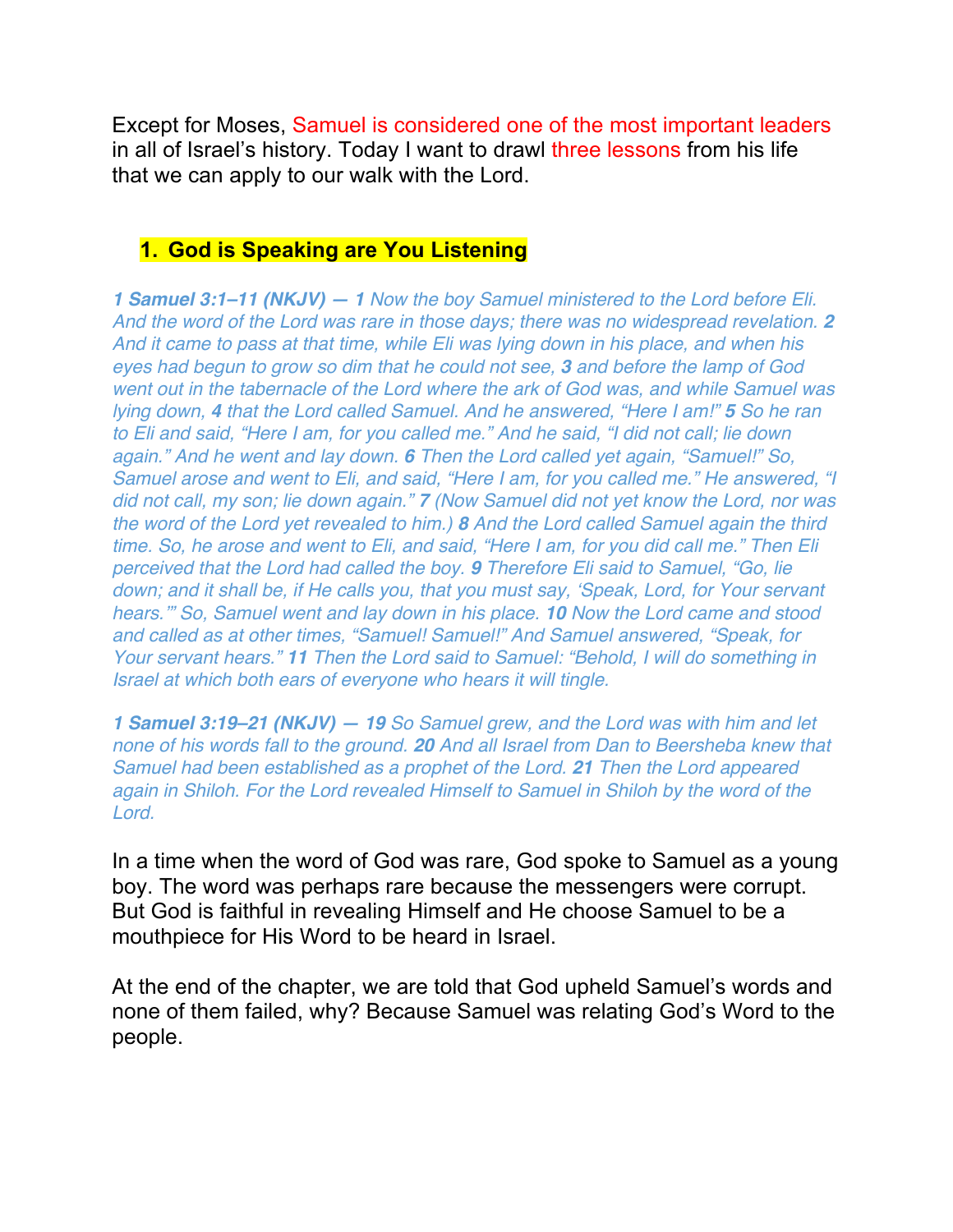While we don't have prophets like Samuel today, God is still speaking! He is speaking through His written Word…the Bible! Someone has said that if you want to hear God speak audibly, then just read the Bible out loud.

God is not silent; we just aren't listening. While we don't worship the Bible, neither can we neglect it. God has persevered this book over the years so that even today we can have an accurate account of His Word.

And let me add that there is also a famine of the Word in a lot of pulpits today. Pastors are more concerned with pop-psychology then with thus says the Lord.

God is Speaking are You Listening…

#### **2. God is Listening are You Praying**

*1 Samuel 12:23 (NKJV) — 23 Moreover, as for me, far be it from me that I should sin against the Lord in ceasing to pray for you; but I will teach you the good and the right way.*

Samuel believed in prayer! He was in constant contact with the Lord. He understood the value of praying and he knew that God was listening.

The Psalmist wrote about him…

*Psalm 99:6 (NKJV) — 6 Moses and Aaron were among His priests, And Samuel was among those who called upon His name; They called upon the Lord, and He answered them.*

Beautiful words…HE ANSWERED THEM!

Maybe we see less answers to our prayers because we are praying less. You certainly cannot expect answers if you aren't praying.

The Lord Jesus reminds us…

*Luke 18:1 (NKJV) — 1 Then He spoke a parable to them, that men always ought to pray and not lose heart,*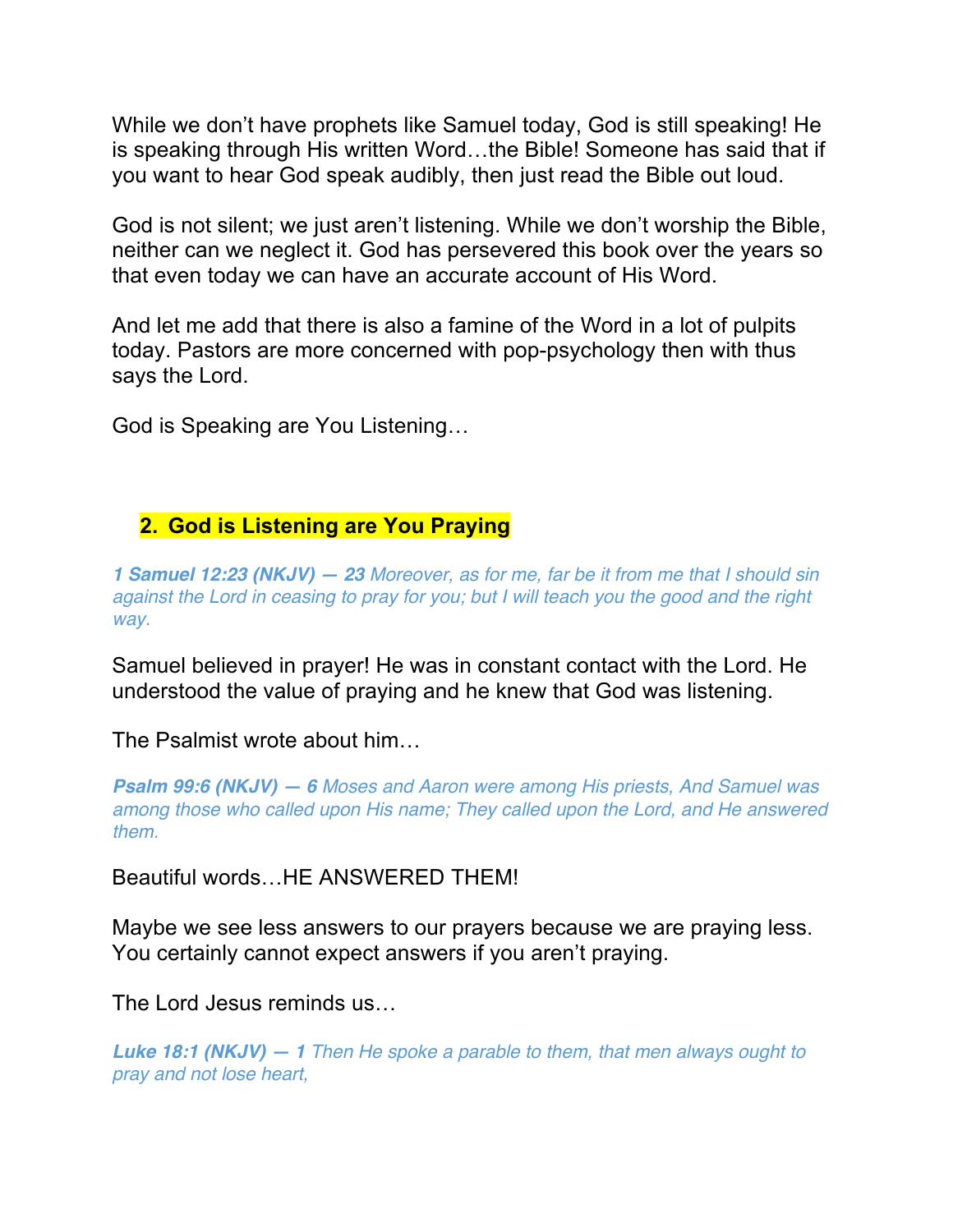And Paul said…

*1 Thessalonians 5:17 (NKJV) — 17 pray without ceasing,*

God is Speaking are You Listening God is Listening are You Praying

#### **3. People are Watching How are You Living**

*1 Samuel 12:1–5 (NKJV) — 1 Now Samuel said to all Israel: "Indeed I have heeded your voice in all that you said to me and have made a king over you. 2 And now here is the king, walking before you; and I am old and gray headed, and look, my sons are with you. I have walked before you from my childhood to this day. 3 Here I am. Witness against me before the Lord and before His anointed: Whose ox have I taken, or whose donkey have I taken, or whom have I cheated? Whom have I oppressed, or from whose hand have I received any bribe with which to blind my eyes? I will restore it to you." 4 And they said, "You have not cheated us or oppressed us, nor have you taken anything from any man's hand." 5 Then he said to them, "The Lord is witness against you, and His anointed is witness this day, that you have not found anything in my hand." And they answered, "He is witness."*

Samuel was willing to allow the people to examine his life because he knew he had nothing to hide. Was he perfect, certainly not! But he lived to be a good witness and useful vessel.

Our character counts! As Jesus Followers we know that God redeemed us despite our sinful nature, but as redeemed people we live as "new creatures in Christ."

We are different than we used to be and we should live differently then we used to live.

*1 Peter 1:14–15 (NKJV) — 14 as obedient children, not conforming yourselves to the former lusts, as in your ignorance; 15 but as He who called you is holy, you also be holy in all your conduct,*

And especially with those who are watching from the outside…

*Colossians 4:5 (NKJV) — 5 Walk in wisdom toward those who are outside, redeeming the time.*